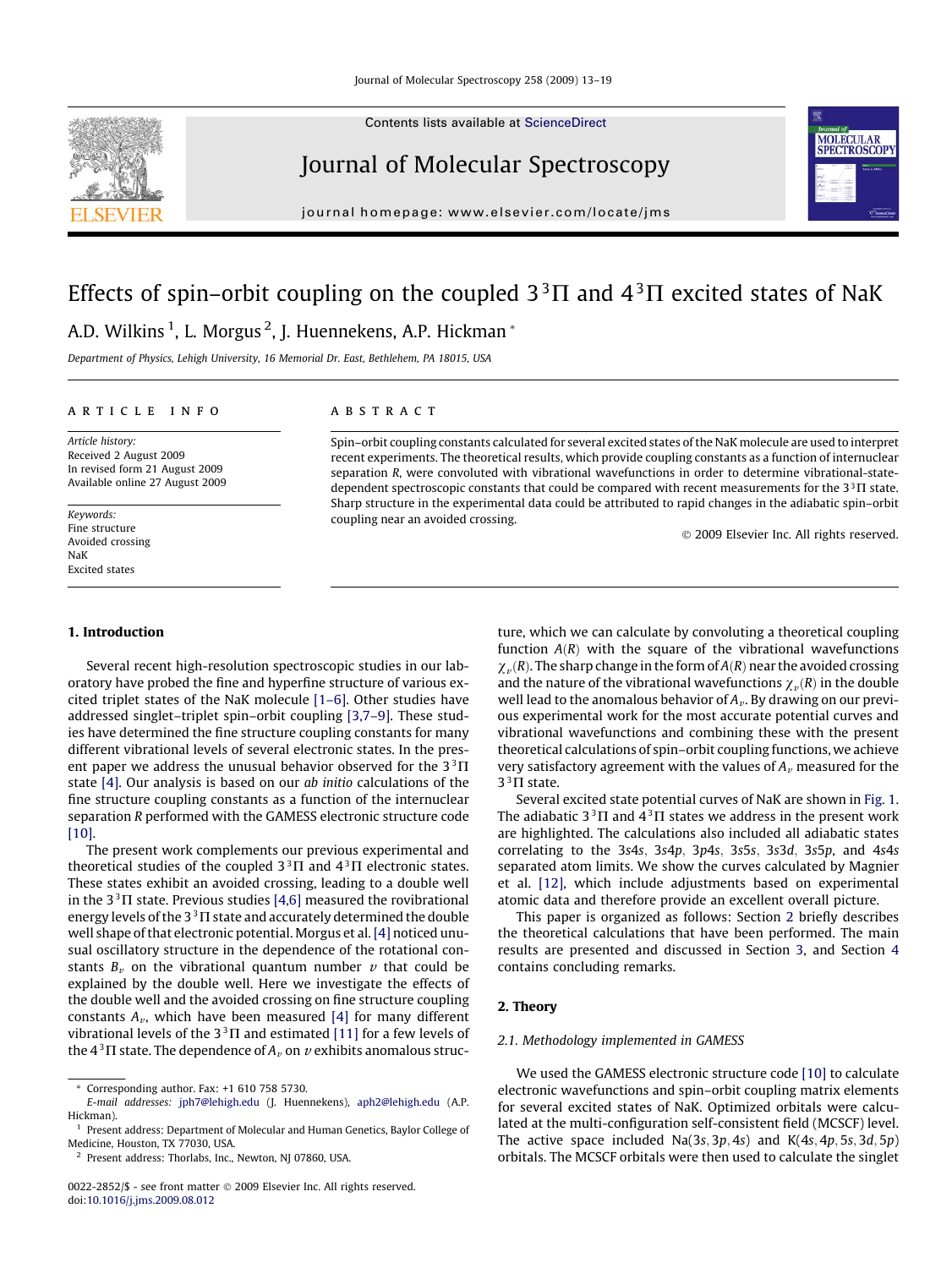<span id="page-1-0"></span>

Fig. 1. Electronic potential curves for high lying triplet and singlet states of NaK calculated by Magnier et al. [\[12\].](#page-6-0) The solid curves represent the states investigated in this work.

and triplet electronic wavefunctions using a full configuration interaction (CI) for the two valence electrons in a space of 86 orbitals. The basis set was Dunning's triple-zeta valence (TZV) [\[13\],](#page-6-0) augmented to include long range orbitals [\[6\]](#page-5-0) for a better description of excited states. The added orbitals are listed in Table 1.

Electronic wavefunctions  $\Psi_i$  were calculated for several electronic states. The functions  $\Psi_i$ , which are defined in LS coupling, are then used to calculate matrix elements of the spin–orbit Hamiltonian  $H_{so}$ . The form of  $H_{so}$  implemented in GAMESS is obtained by starting with the full Breit–Pauli spin–orbit Hamiltonian and then replacing the two-electron part with a one-electron approximation [\[14\].](#page-6-0) The final expression is

$$
\mathbf{H}_{\text{so}} = \frac{\alpha^2}{2} \sum_{i} \sum_{K} \frac{Z_{\text{eff},K}}{r_{iK}^3} \mathbf{I}_{iK} \cdot \mathbf{s}_{i},\tag{1}
$$

where  $\alpha$  is the fine structure constant, and **l** and **s** denote electron orbital and spin angular momenta, respectively. The nuclei are de-

Table 1 The long range  $s$ ,  $p$ , and  $d$  gaussian basis functions used to augment the TZV basis set [\[6,13\]](#page-5-0).

| Na | Exponent | K | Exponent |
|----|----------|---|----------|
| S  | 0.007660 | S | 0.006000 |
|    |          | p | 0.063900 |
|    |          | р | 0.019800 |
|    |          | р | 0.005200 |
| d  | 0.271900 | d | 0.173200 |
| d  | 0.090640 | d | 0.057740 |
| d  | 0.028900 | d | 0.026600 |
| d  | 0.010000 | d | 0.005000 |

noted by  $K$  and the electrons by  $i$ . GAMESS permits using effective nuclear charges  $Z_{\text{eff}}$ , but we chose to use the full nuclear charge. The matrix elements of the full Hamiltonian may be written

$$
H_{ij} = \langle \Psi_i | (\mathbf{H}_{elec} + \mathbf{H}_{so}) | \Psi_j \rangle = \delta_{ij} E_i + \langle \Psi_i | \mathbf{H}_{so} | \Psi_j \rangle.
$$
 (2)

This matrix is then diagonalized to obtain the energy levels, including fine structure, as a function of internuclear separation R.

### 2.2. Extensions to GAMESS' methodology

The methodology implemented in GAMESS is designed to calculate energy levels. Because our objective was to calculate coupling terms explicitly, we made several adjustments in the procedure described above. For example, the electronic states  $\Psi_i$  are formulated using real angular functions, so that the well-defined quantum numbers include  $\Sigma$  and  $\Lambda$ , the projections of the spin and orbital electronic angular momenta, respectively, on the internuclear axis. No explicit account is taken of the  $\Omega$  quantum number in GAMESS. The diagonalization of  $H_{elec} + H_{so}$  at various values of R still leads exactly to the desired energies. However, the present application involves disentangling a large number of excited states, and it was advantageous to block diagonalize the matrix  $H_{\text{elec}} + H_{\text{so}}$ by transforming to a basis that explicitly depended on  $\Omega$ . The matrix  $H_{\text{elec}} + H_{\text{so}}$  was intercepted and written to a file before it was diagonalized. Then a second computer code implemented a transformation to a basis depending on  $\Omega$  and completed the calculation.

The electronic wavefunctions we calculated using GAMESS are made up of the spatial atomic orbitals  $s, p_x, p_y, p_z, d_{z2}, d_{xz}, d_{yz}, d_{xy}$ , and  $d_{x^2-y^2}$ . These states are multiplied by electron spin states  $|S\Sigma\rangle$ (the  $\Sigma$  in the ket  $|S\Sigma\rangle$  represents the projection of the electron spin S on the internuclear axis, and should not be confused with the  $\Sigma^+$ that identifies electronic states with  $A = 0$ ). The spatial orbitals can be expressed as spherical harmonics, and the product states of spherical harmonics and spin orbitals corresponding to specific values of  $\Omega$  can also be written explicitly. Working out the details allows the necessary transformation to be determined. For those states that dissociate to an  $s$  atom and a  $p$  atom, the possible electronic states can be denoted by  ${}^{1}\Sigma^{+}$ ,  ${}^{3}\Sigma^{+}$ ,  ${}^{1}\Pi_{x}$ ,  ${}^{3}\Pi_{x}$ ,  ${}^{1}\Pi_{y}$ , and  ${}^{3}\Pi_{y}$ , where a subscript  $x$  or  $y$  signifies an electronic wavefunction built, respectively, from real  $p_x$  or  $p_y$  orbitals formed from linear combinations of spherical harmonics. The addition of the electron spin allows us to identify  $\Omega = A + \Sigma$ ), and we give the value of  $\Omega$  as a subscript. The wavefunctions for the four  $\Sigma^+$  states can then be written

$$
|\Sigma^{+}\rangle|00\rangle = |^{1}\Sigma_{0}^{+}\rangle
$$
  
\n
$$
|\Sigma^{+}\rangle|1, -1\rangle = |^{3}\Sigma_{-1}^{+}\rangle
$$
  
\n
$$
|\Sigma^{+}\rangle|10\rangle = |^{3}\Sigma_{0}^{+}\rangle
$$
  
\n
$$
|\Sigma^{+}\rangle|11\rangle = |^{3}\Sigma_{1}^{+}\rangle.
$$
 (3)

The wavefunctions for the four  $\Pi_x$  states are

$$
|\Pi_x\rangle|00\rangle = \frac{1}{\sqrt{2}} [ |{}^1\Pi_1\rangle - |{}^1\Pi_{-1}\rangle ]
$$
  
\n
$$
|\Pi_x\rangle|1, -1\rangle = \frac{1}{\sqrt{2}} [|{}^3\Pi_0\rangle - |{}^3\Pi_{-2}\rangle ]
$$
  
\n
$$
|\Pi_x\rangle|10\rangle = \frac{1}{\sqrt{2}} [|{}^3\Pi_1\rangle - |{}^3\Pi_{-1}\rangle ]
$$
  
\n
$$
|\Pi_x\rangle|11\rangle = \frac{1}{\sqrt{2}} [|{}^3\Pi_2\rangle - |{}^3\Pi_0\rangle].
$$
 (4)

The wavefunctions for the four  $\Pi_{\nu}$  states are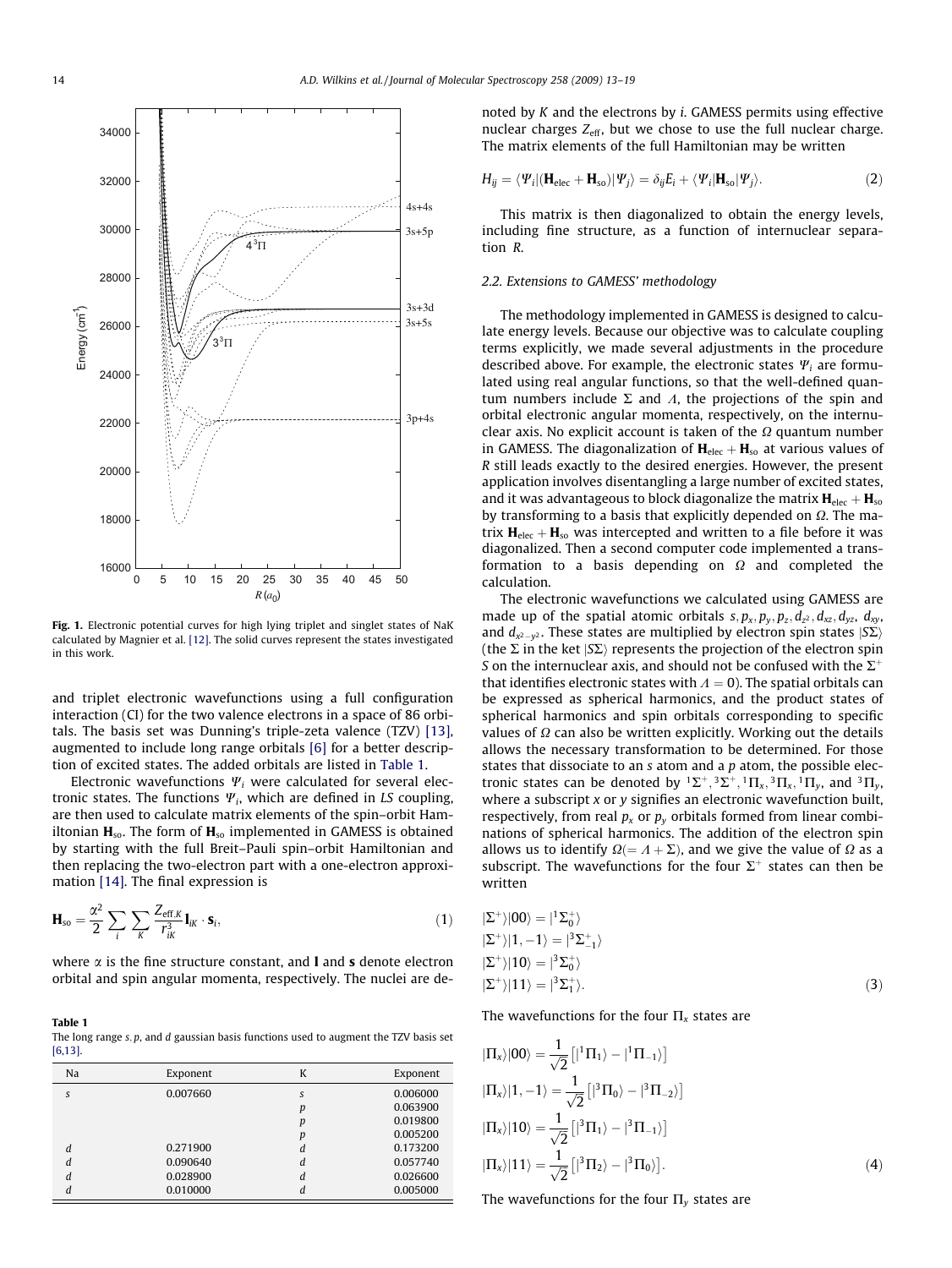<span id="page-2-0"></span>
$$
|\Pi_y\rangle|00\rangle = \frac{1}{\sqrt{2}}\left[|{}^1\Pi_1\rangle + |{}^1\Pi_{-1}\rangle\right]
$$
  
\n
$$
|\Pi_y\rangle|1, -1\rangle = \frac{1}{\sqrt{2}}\left[|{}^3\Pi_0\rangle + |{}^3\Pi_{-2}\rangle\right]
$$
  
\n
$$
|\Pi_y\rangle|10\rangle = \frac{1}{\sqrt{2}}\left[|{}^3\Pi_1\rangle + |{}^3\Pi_{-1}\rangle\right]
$$
  
\n
$$
|\Pi_y\rangle|11\rangle = \frac{1}{\sqrt{2}}\left[|{}^3\Pi_2\rangle + |{}^3\Pi_0\rangle\right].
$$
 (5)

Now that we have a relationship between the GAMESS basis and the basis needed for the sp case, we can write a  $12 \times 12$  transformation matrix for electronic states. The transformation separates the states according to the  $\Omega$  quantum number and facilitates the analysis of the results of the sp case.

The molecular states that can be constructed from an s atom and a p atom are  ${}^{1}\Sigma^{+}$ ,  ${}^{3}\Sigma^{+}$ ,  ${}^{1}\Pi$ , and  ${}^{3}\Pi$ . In the separated atom limit, the spin–orbit interaction depends on only one constant, which we denote  $A^{sp}$ , and which may be identified with the constant A in the effective spin–orbit operator A**L**  $\cdot$  **S** for the  $p$  atom. However, as the atoms approach each other, different interactions are possible between the different states. The three equivalent  $p$  orbitals of the separated atoms are transformed into a  $p<sub>z</sub>$  orbital oriented parallel to the molecular axis and two equivalent perpendicular orbitals ( $p_x$ ) and  $p_v$ ). The orbitals also depend on whether the molecular state is a singlet or triplet. In all, there are five distinct ''spin–orbit constants" that define the possible matrix elements of  $H_{so}$  between the molecular states that arise in the sp case. We denote these constants  $A_1^{sp} - A_5^{sp}$ , and we relate them to the coupling between specific molecular states in Table 2. At large internuclear distance R,  $A_1^{sp}$  through  $A_5^{sp}$  will all approach  $A_{sp}$ , which is 1/3 of the calculated spin–orbit splitting of the separated atom  ${}^{2}P$  state.

Similarly the molecular states that can be constructed from an s atom and a d atom are  ${}^{1}\Sigma^{+}$ ,  ${}^{3}\Sigma^{+}$ ,  ${}^{1}\Pi$ ,  ${}^{3}\Pi$ ,  ${}^{1}\Delta$ , and  ${}^{3}\Delta$ . As in the sp case, the spin–orbit interaction at the separated atom limit depends on one constant,  $A^{sd}$ , which depends only on the electron in the d orbital. In the molecular picture, there are five d orbitals:  $d_{z^2}$ ,  $d_{xz}$ ,  $d_{yz}$ ,  $d_{xy}$ , and  $d_{x^2-y^2}$ . The first three of these correspond to  $\Sigma^+$  and  $\Pi$  states, and the transformation relating the GAMESS basis to the basis in which  $\Omega$  is a good quantum number is equivalent to the one used in the sp case (Eqs.  $(3)-(5)$ ). The last two d orbitals correspond to  $\Delta$  states, and the appropriate transformation is calculated using similar techniques. The wavefunctions including electron spin for the four  $\Delta_{xy}$  states are

#### Table 2

Matrix elements of the spin–orbit Hamiltonian  $H_{so}$  between the electronic states correlating with the sp separated atom limit, for each value of  $\Omega$ . At large R,  $A_1^{sp} - A_5^{sp}$ all approach the atomic spin–orbit constant of the  $p$  atom.

| $\Omega = \pm 2$ |                    | $\rm{^{3}\Pi}$                         |                                                                                          |                      |                                        |
|------------------|--------------------|----------------------------------------|------------------------------------------------------------------------------------------|----------------------|----------------------------------------|
|                  | $^3\Pi$            | $A_1^{sp}$                             |                                                                                          |                      |                                        |
| $\Omega = \pm 1$ |                    | $1\text{H}$                            | $^3\Pi$<br>$3\Sigma^+$                                                                   |                      |                                        |
|                  | $^1\Pi$            | $\begin{pmatrix} 0 \\ 0 \end{pmatrix}$ | $A_2^{sp}$<br>$A_3^{sp}$                                                                 |                      |                                        |
|                  | $\rm ^3\Pi$        |                                        | $\begin{array}{ ccc } A_2^{sp} & 0 & A_4^{sp} \\ A_3^{sp} & A_4^{sp} & 0 \\ \end{array}$ |                      |                                        |
|                  | $3\Sigma^+$        |                                        |                                                                                          |                      |                                        |
| $\Omega = 0$     |                    | ${}^{1}\Sigma_{0^{+}}^{+}$             | $^3\Pi_{0^+}$                                                                            | $^3\Sigma^+_{0^-}$   | $^3\Pi_{0^-}$                          |
|                  | $^1\Sigma^+_{0^+}$ | $\boldsymbol{0}$                       | $\sqrt{2}A_5^{sp}$                                                                       | $\overline{0}$       | $\overline{0}$                         |
|                  | $^3\Pi_{0^+}$      | $\sqrt{2}A_5^{sp}$                     | $-A_1^{sp}$                                                                              | $\overline{0}$       | $\boldsymbol{0}$                       |
|                  | $^3\Sigma^+_{0^-}$ | $\boldsymbol{0}$                       | $\boldsymbol{0}$                                                                         | $\boldsymbol{0}$     | $\sqrt{2}A_4^{sp}$<br>-A <sup>sp</sup> |
|                  | $^3\Pi_{0^-}$      | $\mathbf{0}$                           | $\boldsymbol{0}$                                                                         | $\sqrt{2}A^{sp}_{4}$ |                                        |

$$
|\Delta_{xy}\rangle|00\rangle = \frac{1}{\sqrt{2}}\left[|{}^{1}\Delta_{2}\rangle - |{}^{1}\Delta_{-2}\rangle\right]
$$
  
\n
$$
|\Delta_{xy}\rangle|1, -1\rangle = \frac{1}{\sqrt{2}}\left[|{}^{3}\Delta_{1}\rangle - |{}^{3}\Delta_{-3}\rangle\right]
$$
  
\n
$$
|\Delta_{xy}\rangle|10\rangle = \frac{1}{\sqrt{2}}\left[|{}^{3}\Delta_{2}\rangle - |{}^{3}\Delta_{-2}\rangle\right]
$$
  
\n
$$
|\Delta_{xy}\rangle|11\rangle = \frac{1}{\sqrt{2}}\left[|{}^{3}\Delta_{3}\rangle - |{}^{3}\Delta_{-1}\rangle\right].
$$
 (6)

The wavefunctions including electron spin for the four  $\Delta_{x^2-y^2}$  states are

$$
|\Delta_{x^2-y^2}\rangle|00\rangle = \frac{1}{\sqrt{2}}\left[|{}^1\Delta_2\rangle + |{}^1\Delta_{-2}\rangle\right]
$$
  
\n
$$
|\Delta_{x^2-y^2}\rangle|1, -1\rangle = \frac{1}{\sqrt{2}}\left[|{}^3\Delta_1\rangle + |{}^3\Delta_{-3}\rangle\right]
$$
  
\n
$$
|\Delta_{x^2-y^2}\rangle|10\rangle = \frac{1}{\sqrt{2}}\left[|{}^3\Delta_2\rangle + |{}^3\Delta_{-2}\rangle\right]
$$
  
\n
$$
|\Delta_{x^2-y^2}\rangle|11\rangle = \frac{1}{\sqrt{2}}\left[|{}^3\Delta_3\rangle + |{}^3\Delta_{-1}\rangle\right].
$$
 (7)

Now that we have a relationship between the GAMESS basis and the basis needed for the sd case, we can write a  $20 \times 20$  transformation matrix for electronic states. The transformation separates the states according to the  $\Omega$  quantum number and facilitates the analysis of the results. There are ten distinct ''spin–orbit constants"  $A_1^{sd} - A_{10}^{sd}$  that define the possible matrix elements of  $\mathbf{H}_{\text{sc}}$ between the molecular states in the sd case, and we relate them to the coupling between specific molecular states in Table 3. At large internuclear distance R, all the  $A_1^{sd} - A_{10}^{sd}$  will approach 2/5 of the calculated spin–orbit splitting of the separated atom  $2D$ state.

Table 3

Matrix elements of the spin–orbit Hamiltonian  $H_{\text{so}}$  between the electronic states with the sd separated atom limit, for each value of  $\Omega$ . At large R,  $A_1^{sd} - A_{10}^{sd}$  all approach the atomic spin–orbit constant of the d atom.

| $\Omega = \pm 3$ |                          | $\frac{3}{\Delta}$       |                                                       |                            |                      |
|------------------|--------------------------|--------------------------|-------------------------------------------------------|----------------------------|----------------------|
|                  | $\frac{3}{\Delta}$       | $A_1^{sd}$               |                                                       |                            |                      |
| $\Omega = \pm 2$ |                          | $\Delta$                 | $\rm{^{3} \Pi}$                                       | $\frac{3}{\Delta}$         |                      |
|                  | $\frac{1}{\Delta}$       | $\boldsymbol{0}$         | $A_2^{sd}/\sqrt{2}$ $A_3^{sd}$                        |                            |                      |
|                  | $^3\Pi$                  |                          | $A_2^{sd}/\sqrt{2}$ $A_4^{sd}/2$ $A_5^{sd}/\sqrt{2}$  |                            |                      |
|                  | $^3\!\Delta$             |                          | $A_3^{sd}$ $A_5^{sd}/\sqrt{2}$ 0                      |                            |                      |
| $\Omega = \pm 1$ |                          | $^1\Pi$                  | $\frac{3}{\Delta}$                                    | $^3\Pi$                    | $3\Sigma^+$          |
|                  | $\rm ^1\Pi$              | $\boldsymbol{0}$         | $A_6^{sd}/\sqrt{2}$ $A_7^{sd}/2$ $\sqrt{3}A_8^{sd}/2$ |                            |                      |
|                  | $\frac{3}{\Delta}$       |                          | $A_6^{sd}/\sqrt{2}$ $-A_1^{sd}$ $A_5^{sd}/\sqrt{2}$   |                            | $\overline{0}$       |
|                  | $\rm{^{3}\Pi}$           |                          | $A_7^{sd}/2 \t A_5^{sd}/\sqrt{2}$ 0                   |                            | $\sqrt{3}A_9^{sd}/2$ |
|                  | $3\Sigma^+$              | $\sqrt{3}A_8^{sd}/2$ 0   |                                                       | $\sqrt{3}A_9^{sd}/2$       | $\overline{0}$       |
| $\Omega = 0$     |                          | $^{1}\Sigma^{+}_{0^{+}}$ | $^{3}\Pi_{0^{+}}$                                     | $3\Sigma_{0^{-}}^{+}$      | $^3\Pi_0$ -          |
|                  | $^{1}\Sigma_{0^{+}}^{+}$ | $\mathbf{0}$             | $\sqrt{3/2}A_{10}^{sd}$                               | $\overline{0}$             | $\theta$             |
|                  | $^3\Pi_{0^+}$            | $\sqrt{3/2}A_{10}^{sd}$  | $-A_4^{sd}/2$                                         | $\overline{0}$             | $\overline{0}$       |
|                  | $^{3}\Sigma_{0^{-}}^{+}$ | $\overline{0}$           | $\mathbf{0}$                                          | $\boldsymbol{0}$           | $\sqrt{3/2}A_9^{sd}$ |
|                  | $^3\Pi_{0^-}$            | $\overline{0}$           | $\boldsymbol{0}$                                      | $\sqrt{3/2}A_{\rm q}^{sd}$ | $-A_4^{sd}/2$        |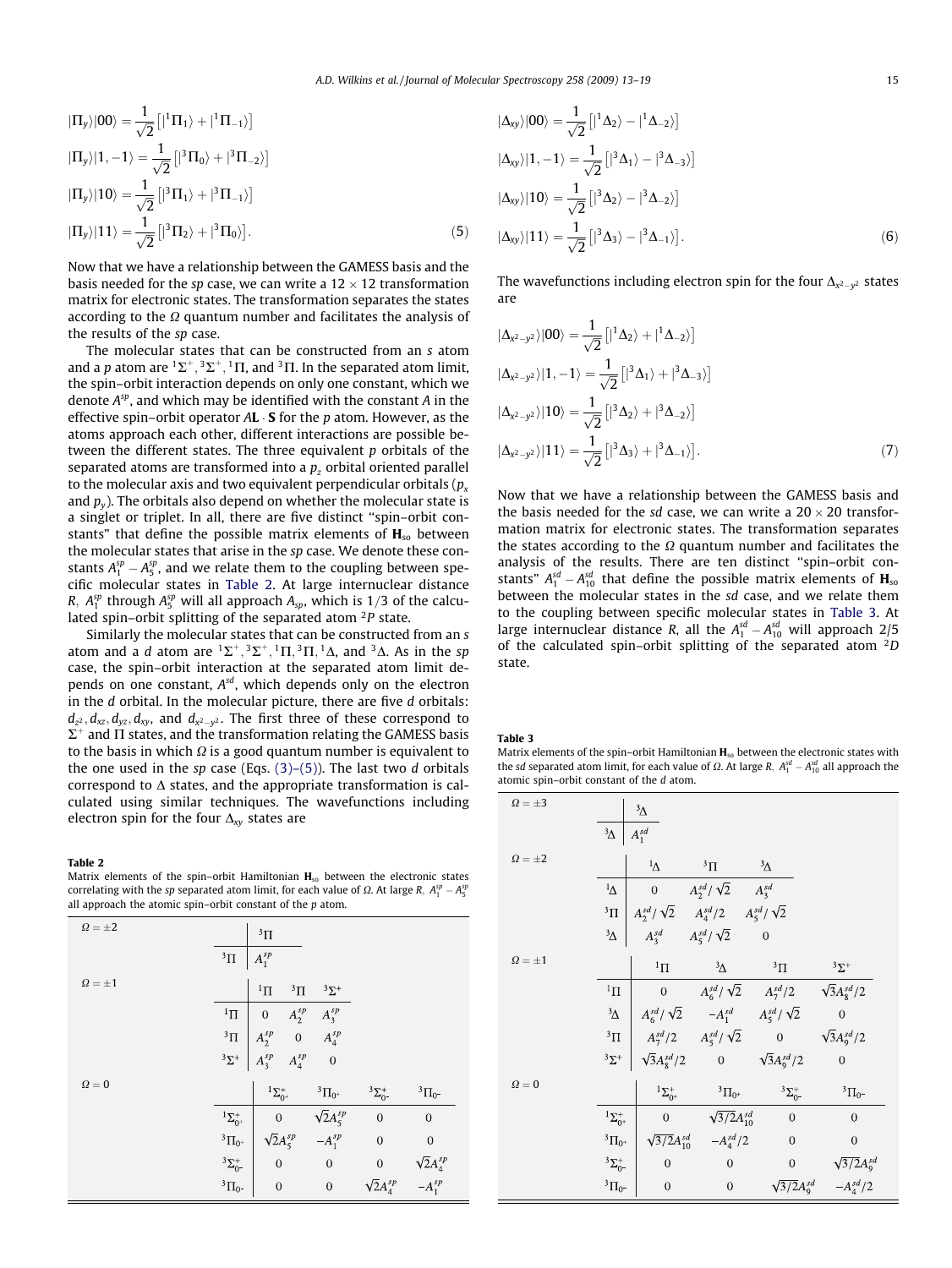## <span id="page-3-0"></span>3. Results and discussion

#### 3.1. Comparison with other work

We first attempted to reproduce the results of Manaa [\[15\]](#page-6-0) to validate our model. Manaa performed calculations of the spin–orbit matrix elements among the electronic states associated with the 3s4p limit ( $1^1\Pi$ ,  $1^3\Pi$ ,  $2^1\Sigma^+$ , and  $2^3\Sigma^+$ ). His calculations used the full Breit–Pauli approximation, where both the spin–orbit and the spin– other-orbit contributions were included. His molecular orbitals were determined from a complete active-space multi-configuration self-consistent field (CAS-MCSCF) procedure. The CI included the single and double excitations of the electrons in the active space.

The present results for the spin–orbit matrix elements  $A_1^{sp} - A_5^{sp}$ are compared with Manaa's results [\[15\]](#page-6-0) in Fig. 2. The differences between these two calculations are typically on the order of 10–15%. For the asymptotic limit, our result is  $14.3 \text{ cm}^{-1}$  compared to Manaa's result of 14.9 cm<sup>-1</sup> and the spectroscopic value of 19.2 cm<sup>-1</sup>  $(=1/3$  of 57.7 cm<sup>-1</sup>). Both calculations underestimate the spectroscopic values by about 25%. We attribute the differences between the calculations primarily toManaa's use of the two-electron expression for  $H_{so}$  compared to the one-electron approximation we used  $[Eq. (1)]$  $[Eq. (1)]$  $[Eq. (1)]$ . Another possible source of the difference is that we used a larger basis set, since we wanted to study the behavior of higher excited states. The comparison between the present calculations and Manaa's results suggests that the uncertainties introduced by the small CI and the one-electron approximation for  $\mathbf{H}_{\text{so}}$  are not too large. We therefore have some confidence that our calculationswill be useful for interpreting experimental results.

### 3.2. Spin–orbit matrix elements

Our calculations included all the molecular states approaching the following separated atom limits: 3s4s, 3s4p, 3p4s, 3s5s, 3s3d, 3s5p, and 4s4s. There are a total of 68 spin–orbit states, andwe considered several R values in the range  $6-100 a_0$ . GAMESS calculated a  $68 \times 68$  matrix at each R. Application of the models just described. which are based on 12 states correlating to an sp asymptote or 20 states correlating to the sd asymptote, posed some additional problems. The form of the electronic wavefunctions had to be carefully monitored as a function of R in order to identify the nature of each state. In many cases, an appropriate set of states could be isolated and treated separately. In other cases it was necessary to monitor curve crossings and switch the adiabatic states that were included in the analysis.

In the case of the 3s4p limit, it was easy to pick out the necessary states to include in the analysis since those electronic states did not have any large interactions with other electronic states. From [Fig. 1](#page-1-0) one can see that electronic states that go to 3p4s; 3s5s; 3s3d; 3s5p, and 4s4s limits will interact with each other at some values of internuclear distance R. In these cases it was necessary to include these interactions. GAMESS printed out a file with all the spin–orbit matrix elements (the  $68 \times 68$  matrix). For each R, the electronic states for each 12 state sp model or for each 20 state sd model were identified. Our code read the entire matrix and then built a smaller matrix with just the appropriate matrix elements. These matrix elements were the spin–orbit couplings between electronic states as shown in [Tables 2 and 3](#page-2-0).

We treated several sets of potential curves separately. First, we obtained theoretical spin–orbit matrix elements for electronic states that go to the 3s3d limit. Fig. 3 shows that the calculated spin–orbit matrix elements  $A_1^{sd}$  –  $A_{10}^{sd}$  for these electronic states approach the same asymptotic limit, as expected. More detailed figures and tables are available electronically [\[16\].](#page-6-0) Of these curves,  $A_4^{sd}$  was used to calculate the spin–orbit coupling constant  $A_\nu$  as a function of vibrational number for the  $3^{3}\Pi$  electronic state.

The spin–orbit matrix elements  $A_1^{sp} - A_5^{sp}$  for electronic states associated with the 3s5p limit are shown in [Fig. 4,](#page-4-0) and tables are available electronically [\[16\]](#page-6-0).  $A_1^{sp}$  represents the spin-orbit coupling



Fig. 2. Calculations of the spin–orbit coupling for the 3s4p case of NaK. The present results for  $A_1^{\text{sp}}-A_5^{\text{sp}}$  are shown, as well as the previous calculations of Manaa [\[15\]](#page-6-0). Manaa's results for  $A_4^{sp}$  and  $A_5^{sp}$  were determined by dividing his reported  ${}^{3}\Pi_{0}$  –  ${}^{3}\Sigma_{0}$  and  ${}^{3}\Pi_{0}$  –  ${}^{1}\Sigma_{0}$  matrix elements by  $\sqrt{2}$ , according to [Table 2](#page-2-0).



**Fig. 3.** Calculated spin–orbit coupling constants  $A_1^{sd} - A_{10}^{sd}$  for the electronic states  $5^{1,3}\Sigma^{+}$ ,  $3^{1,3}\Pi$ , and  $1^{1,3}\Delta$  that correlate with the 3s3d limit.  $A_4^{sd}/2$  is shown in more detail in [Fig. 5.](#page-4-0)  $A_9^{sd}$  and  $A_{10}^{sd}$  appear anomalous due to an avoided crossing of an electronic state with the same  $\Omega$ . The other state involved in this crossing dissociates to a different asymptotic limit.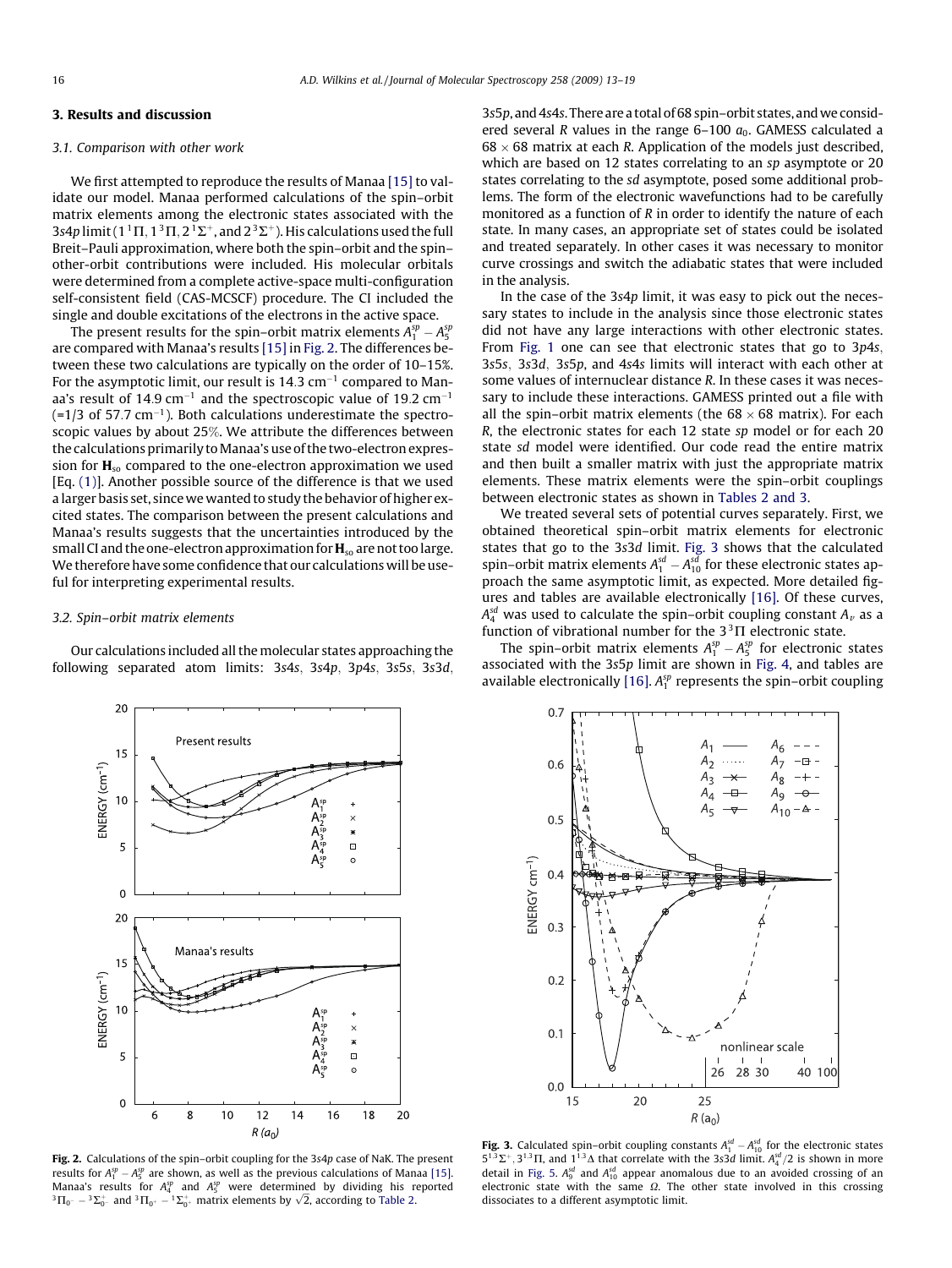<span id="page-4-0"></span>

**Fig. 4.** Results for the electronic states  $6^{1,3}\Sigma^{+}$  and  $4^{1,3}\Pi$  that correlate with the 3s5p limit. The curves show the  $A_1^{\text{sp}} - A_5^{\text{sp}}$  obtained in our calculation. The results for  $A_1^{\text{sp}}$ were used to calculate  $A_{\nu}$  for the  $4^{3}\Pi$  state.  $A_{5}^{sd}$  appears anomalous due to an avoided crossing with an electronic state correlated with a different asymptotic limit.

of the  $4^3\Pi$  state at  $R > 15a_0$ .  $A_1^{sp}$  is also needed to calculate the spin–orbit value as a function of vibrational number for the strongly interacting  $3^{3}\Pi$  state.

#### 3.3. Spin–orbit interaction of the  $3^3\Pi$  and  $4^3\Pi$  states

The results of the present theoretical calculations can be related to the experimental values of  $A_v$  for the 3<sup>3</sup>  $\Pi$  state reported by Morgus et al. [\[4\]](#page-5-0) if we obtain an expression for the spin–orbit interaction as a function of internuclear distance R.  $A<sub>v</sub>$  is related to the internuclear separation by the following integral:

$$
A_{\nu} = \frac{1}{2} \int |\chi_{\nu}(R)|^2 A_4^{sd}(R) \, dR,\tag{8}
$$

where  $\chi_{\nu}(R)$  is the vibrational wavefunction. We will include the factor of  $\frac{1}{2}$  with  $A_4^{sd}(R)$  when we discuss the spin–orbit interaction as a function of R.

The theoretical spin–orbit coupling terms  $A_4^{sd}(R)/2$  for the 3<sup>3</sup> $\Pi$ and  $A_1^{sp}(R)$  for the  $4^3\Pi$  states are shown in Fig. 5(a). The sharp change between  $R = 8$  and 9  $a_0$  is due to the avoided crossing between these two electronic states (shown in bold in [Fig. 1\)](#page-1-0). To evaluate Eq. (8) we first determined the rovibrational wavefunctions for the  $3^{3}\Pi$  state by using the theoretical curve obtained with the *ab initio* calculations. The vibrational wavefunctions were determined using LEVEL [\[17\]](#page-6-0), which solves the radial Schrödinger equation for specific rovibrational levels.

Figure 6(a) shows the theoretical values of  $A<sub>v</sub>$  calculated from Eq. (8) and the experimental values [\[4\].](#page-5-0) The structure in the calculated  $A_{\nu}$  near  $\nu = 20$  may also be attributed to the avoided crossing of the  $3^{3}\Pi$  adiabatic potential, which leads to a double well (see [Fig. 1\)](#page-1-0). For states with  $\nu$  in the range 15–25, some wavefunctions are localized in the inner well and others are in the outer well (examples of vibrational wavefunctions for several different levels of the  $3^{3}\Pi$  double well potential were presented in Fig. 5 of Ref.



Fig. 5. Spin–orbit interaction as a function of R for the  $3^3\Pi$  and the  $4^3\Pi$  states. Panel (a) shows the results of ab initio calculations. The sharp change near  $R = 8.8a<sub>0</sub>$ is due to the avoided crossing of the  $3^3\Pi$  and  $4^3\Pi$  states. The curves corresponding to the 3<sup>3</sup>  $\Pi$  and 4<sup>3</sup>  $\Pi$  states are  $A_4^{sd}/2$  and  $A_1^{sp}$ , respectively. Panel (b) shows effective spin–orbit coupling terms  $A_{11}$  and  $A_{22}$  that can be associated with diabatic curves that do not cross. Panel (c) shows modified  $A_4^{sd}(R)/2$  and  $A_1^{sp}(R)$  terms determined by using a more accurate form of the avoided crossing, as described in the text.

[\[4\]](#page-5-0)).  $A_4^{sd}(R)/2$  is different for these two regions of R; the switch between inner well and outer well values causes the sharp structure in the solid curve in Fig. 5(a). The values of  $A<sub>v</sub>$  obtained by the convolution in Eq. (8) therefore vary sharply depending on the details of the vibrational wavefunctions.

The foregoing discussion leads to the conclusion that reliable potential curves are critical for the calculation of accurate  $A<sub>v</sub>$ . The



Fig. 6. Calculated values of the spin–orbit constant  $A_v$  for the 3<sup>3</sup> $\Pi$  state are compared with the measurements of Morgus et al. [\[4\]](#page-5-0). Panel (a) shows values calculated using vibrational wavefunctions determined from the present ab initio potential curve. Panel (b) shows corresponding results using vibrational wavefunctions determined from the fitted potential curves of Miles et al. [\[6\]](#page-5-0). In both cases, the theoretical spin–orbit interaction from the present work was used. At  $v = 16$ and 19, the values of  $A_v$  are lower due to these rovibrational levels being mostly in the inner well of the  $3^3\Pi$  state.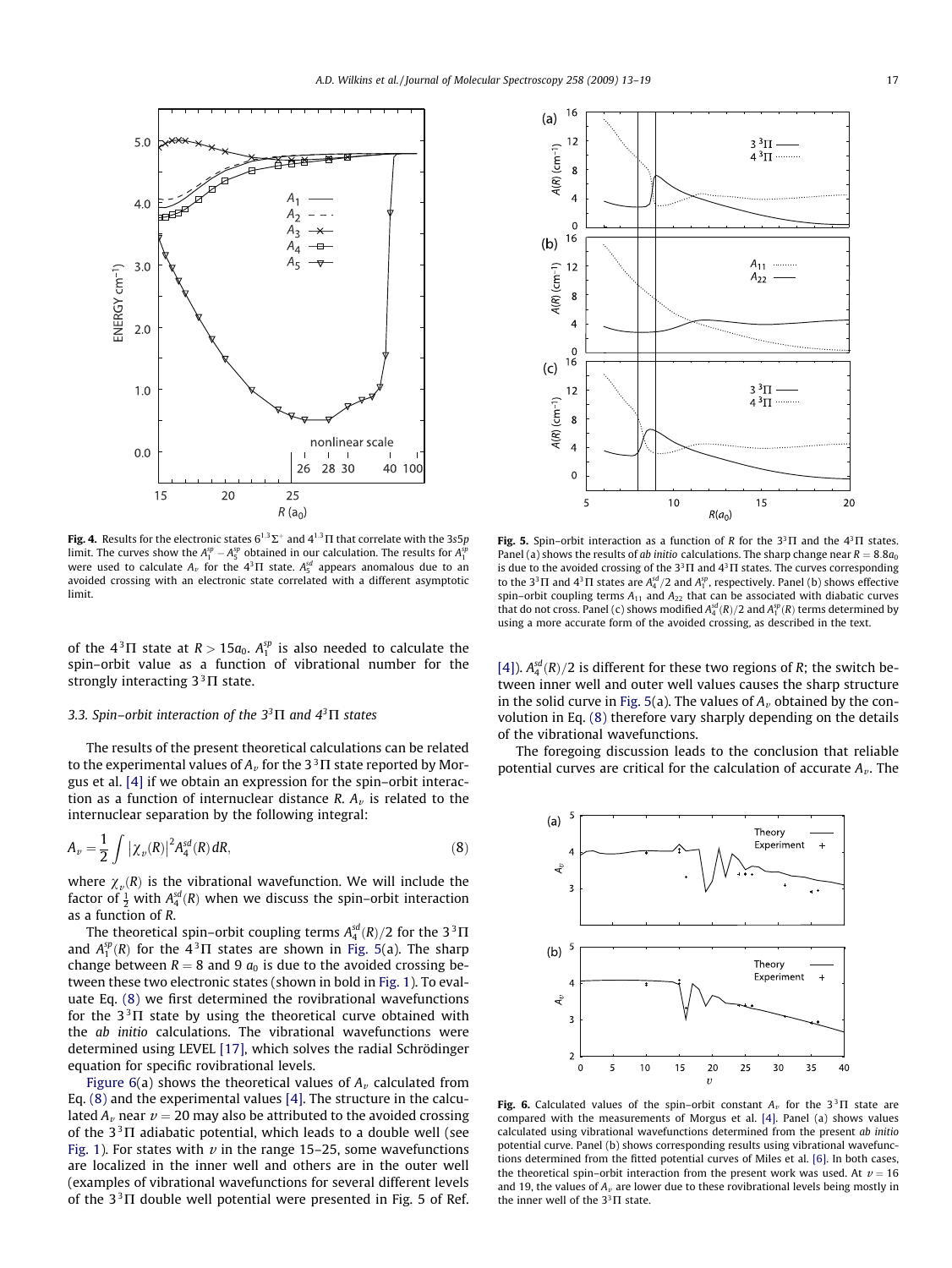<span id="page-5-0"></span>

Fig. 7. Diabatic (--) and adiabatic (----) potential curves for the coupled  $3^3\Pi$  and  $4<sup>3</sup>$  IT states determined by Miles et al. [6].

location of the sharp structure in  $A_4^{sd}$  and the form of the vibrational wavefunctions in the double well potential are both sensitive to the details of the avoided crossing of the  $3^{3}\Pi$  and  $4^{3}\Pi$  states. The results presented in [Fig. 6\(](#page-4-0)a) were calculated using vibrational wavefunctions determined from our ab initio potentials, which are less precise than those determined by fitting high resolution spectroscopic data. Fortunately, previous work in our group has led to the determination of precise  $3<sup>3</sup>$  T and  $4<sup>3</sup>$  T potential curves and the coupling between them [4,6]. Miles et al. [6] determined accurate diabatic potential curves and coupling terms for these states by fitting the experimental data. We have performed additional calculations using these more accurate curves.

The adiabatic and diabatic potential curves determined by Miles et al. [6] are shown in Fig. 7. For these curves the avoided crossing occurs at a slightly smaller value of R than we obtained in our ab initio calculations, and it is necessary to modify the form of  ${\cal A}^{sd}_4(R)/2$  to account for this difference. The results for  ${\cal A}^{sd}_4(R)/2$  for the 3<sup>3</sup> $\Pi$  and  $A_1^{sp}(R)$  for the 4<sup>3</sup> $\Pi$  states shown in [Fig. 5](#page-4-0)(a) may be considered ''adiabatic" functions. By interpolating between values of  $A_4^{sd}(R)/2$  and  $A_1^{sp}(R)$  away from the point of maximum coupling, we were able to estimate corresponding ''diabatic" functions that can be associated with the diabatic potentials determined by Miles et al. [6]. Then we used the coupling terms of Miles et al. to calculate improved values of the spin–orbit coupling for each of the adiabatic states. The adiabatic coupling terms are weighted averages of the diabatic functions shown in [Fig. 5](#page-4-0)(b), where the weights are determined from the work of Miles et al. [6]. This procedure leads to the adjusted  $A_4^{sd}(R)/2$  and  $A_1^{sp}(R)$  shown in [Fig. 5\(](#page-4-0)c). Using the modified form of  $A_4^{sd}(R)/2$  (the solid line in [Fig. 5\(](#page-4-0)c)), and using Miles' adiabatic potential to determine the vibrational wavefunctions, we recalculated the  $A_v$  for the 3<sup>3</sup> $\Pi$  state. The results, which are shown in [Fig. 6](#page-4-0)(b), compare very well with the known experimental values of the  $3^{3}\Pi$  state.

Corresponding calculations were also performed for the  $4^{3}\Pi$ state. We used the upper adiabatic potential determined by diagonalizing Miles' diabatic potential matrix [6] at each R and calculated vibrational wavefunctions using LEVEL [\[17\]](#page-6-0). The resulting  $A<sub>v</sub>$ , which are tabulated in Table 4, do not exhibit the dramatic fluctuations found for the  $3<sup>3</sup>$  T. This result is easily understood. The  $4^{3}$  $\Pi$  states considered are all localized in the same range of R, and the  $A_{\nu}$  obtained correspond closely to the average value of

#### Table 4

Values of  $A_{\nu}$  for  $4^{3}\Pi$  rovibrational levels calculated by convoluting the spin–orbit coupling function  $A_1^{sd}(R)$  with the appropriate vibrational wavefunction  $\chi_{vj}(R)$ .

| $\boldsymbol{v}$ | $I = 14$       | $I = 30$                           | $I = 45$                           |
|------------------|----------------|------------------------------------|------------------------------------|
| $\Omega$         | 5.78 $cm^{-1}$ | 5.75 cm <sup><math>-1</math></sup> | 5.70 cm <sup><math>-1</math></sup> |
|                  | 5.75           | 5.72                               | 5.67                               |
|                  | 5.74           | 5.71                               | 5.66                               |
| 3                | 5.74           | 5.71                               | 5.66                               |
|                  | 5.72           | 5.69                               | 5.65                               |
| 5                | 5.70           | 5.67                               | 5.63                               |
| 6                | 5.67           | 5.64                               | 5.60                               |

 $A_1^{sp}(R)$  in that range. At this point, we cannot make a comparison with experimental data. Although some preliminary data are available [\[11\]](#page-6-0), a full deperturbation analysis has not yet been performed.

## 4. Concluding remarks

We have calculated spin–orbit coupling terms as a function of R for selected excited states of NaK. Convolution of these coupling terms with appropriate vibrational wavefunctions provides spectroscopic constants that can be compared with recent experimental studies. Our results provide a quantitative model for the strong dependence on vibrational quantum number  $\nu$  of the spin–orbit coupling constant  $A_v$  for the double well 3<sup>3</sup> $\Pi$  state. We emphasize, however, the importance of using very accurate potentials and vibrational wavefunctions in the calculation.

#### Acknowledgment

This work was supported by the National Science Foundation Grant No. PHY-0652938.

#### Appendix A. Supplementary data

Supplementary data associated with this article can be found, in the online version, at [doi:10.1016/j.jms.2009.08.012.](http://dx.doi.org/10.1016/j.jms.2009.08.012) Supplementary data for this article are available on ScienceDirect ([www.sciencedirect.com\)](http://www.sciencedirect.com) and as part of the Ohio State University Molecular Spectroscopy Archives [\(http://library.osu.edu/sites/](http://library.osu.edu/sites/msa/jmsa_hp.htm) [msa/jmsa\\_hp.htm](http://library.osu.edu/sites/msa/jmsa_hp.htm)).

#### References

- [1] J. Huennekens, I. Prodan, A. Marks, L. Sibbach, E. Galle, T. Morgus, Li Li, Experimental studies of the NaK  $1^3\Delta$  state, J. Chem. Phys. 113 (2000) 7384– 7397.
- [2] P. Burns, L. Sibbach-Morgus, A.D. Wilkins, F. Halpern, L. Clarke, R.D. Miles, Li Li, A.P. Hickman, J. Huennekens, The  $4^3\Sigma^+$  state of NaK: potential energy curve and hyperfine structure, J. Chem. Phys. 119 (2003) 4743–4754.
- [3] P. Burns, A.D. Wilkins, A.P. Hickman, J. Huennekens, The NaK  $1(b)^3 \Pi_{Q=0}$  state hyperfine structure and the  $1(b)^3 \Pi_{\Omega=0} \sim 2(A)^1 \Sigma^+$  spin–orbit interaction, J. Chem. Phys. 122 (2005) 074306.
- [4] L. Morgus, P. Burns, R.D. Miles, A.D. Wilkins, U. Ogba, A.P. Hickman, J. Huennekens, Experimental study of the NaK  $3^{3}$  TI double minimum state, J. Chem. Phys. 122 (2005) 144313.
- [5] A.D. Wilkins, L. Morgus, J. Hernandez-Guzman, J. Huennekens, A.P. Hickman, The NaK  $1^{1,3}\Delta$  states: Theoretical and experimental studies of fine and hyperfine structure of ro-vibrational levels near the dissociation limit, J. Chem. Phys. 123 (2005) 124306.
- [6] R.D. Miles, L. Morgus, D.O. Kashinski, J. Huennekens, A.P. Hickman, Nonadiabatic coupling in the  $3^3\Pi$  and  $4^3\Pi$  states of NaK, J. Chem. Phys. 125 (2006) 154304.
- [7] H. Sun, J. Huennekens, Spin-orbit perturbations between the  $A(2)^{1} \Sigma^{+}$  and  $b(1)^3\Pi_0$  states of NaK, J. Chem. Phys. 97 (1992) 4714–4722.
- [8] E.A. Pazyuk, A.V. Stolyarov, A. Zaitsevskii, R. Ferber, P. Kowalczyk, C. Teichteil, Spin–orbit coupling in the  $D^1\Pi \sim d^3\Pi$  complex of <sup>23</sup>Na<sup>39</sup>K, Mol. Phys. 96 (1999) 955–961.